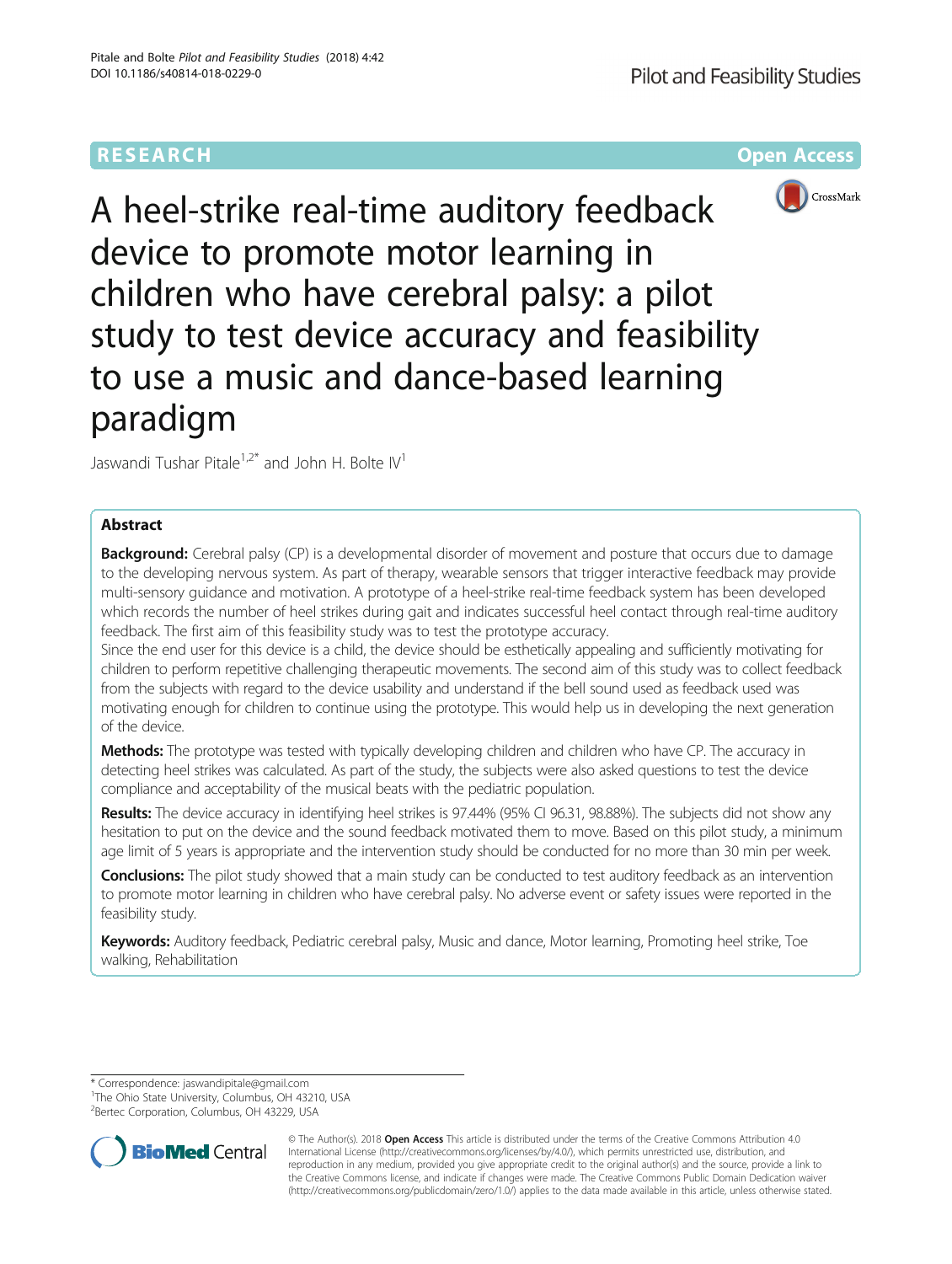### Background

Cerebral palsy (CP) can be described as a disorder of posture and movement, such as gait, that is caused by damage to the developing nervous system, before or during birth or in early months of infancy [\[1](#page-6-0)]. CP is among the most common pediatric neurological disorders in the US [\[2](#page-6-0)], affecting between 1.5 and more than 4 per 1000 live births [[3\]](#page-6-0). In 2008, 30.6% of the children having CP had limited or no walking ability [[3\]](#page-6-0). In the US alone, the cost of care for individuals with CP is estimated at about \$8.2 billion of which a considerable amount can be attributed to gait deficits [[2\]](#page-6-0).

The rehabilitation treatments used by therapists to treat cerebral palsy are based on concepts of motor learning, such as active participation of the person with the disability, restoring functionality of the paretic limb, and repetition of voluntary movements [\[4](#page-6-0)]. Toe walking, foot drop [\[5](#page-6-0)], and walking manipulation [[6\]](#page-6-0) are some of the walking disorders that can arise due to cerebral palsy. Treatments are based on gait assessments in clinical labs, followed by physical therapy.

Children with CP, who have similar gross motor capability, perform differently in different environment settings [\[7](#page-6-0)]. Under clinical settings, due to the equipment, therapists, and clinicians, children may alter their gait and not show natural gait. This can make it difficult to accurately represent biofeedback during therapy. In such cases, personally engaging rehabilitation technology in facilitating home therapy could help increase the patient involvement in the therapy sessions as well as generate data to enable documentation of progress across weeks or months of home exercise performance. Using musical cues related to a dance-based learning paradigm might help address engagement of children with gait pathologies related to CP and other disorders.

While wearable sensors delivering auditory feedback have been used to treat toe-walking in children and were found to improve heel contacts by 42% [[8\]](#page-6-0), previous designs were attached to or mounted in shoes/ footwear [[9](#page-6-0)–[15](#page-6-0)] thus precluding their use during barefooted therapeutic training. Barefoot walking is a therapeutic technique used to address sensory acuity for children with CP [[16\]](#page-6-0); thus, there is a need for a biofeedback system that participants may use to practice therapeutic activity while barefoot. Towards this end, a prototype of a heel-strike real-time feedback system was developed (Fig. 1). It consists of a forcesensing resistor, FSR 402 short from Interlink Electronics (California, USA), attached to a heel cap which was strapped on to the subject's heel. To experience barefooted therapy sessions, the material



used on which the sensor was attached to and which was under the foot of the child, was minimum, yet durable enough to protect the sensor and not damage it. The device was powered using a 9-V battery. When the heel touched the ground, it was detected by device in real-time and a bell sound was played. Some forms of dance such as Indian dance use bells around the ankles to keep the artist informed about the beat and rhythm. Music and dance as an intervention in rehabilitation sciences have been associated with neuroplasticity and that have been the inspiration behind this prototype development.

A randomized controlled trial is needed to test the efficacy of using this prototype along with auditory feedback to promote heel strikes in children with CP. But, one of the difficulties faced while testing with this age group is that gait training can be frustrating for them and that they lack motivation [\[17](#page-6-0)]. This might be the reason that compared to adults, there are lesser studies showing feasibility of wearable sensors used for movement retraining for children with walking disorders [\[14, 18, 19](#page-6-0)].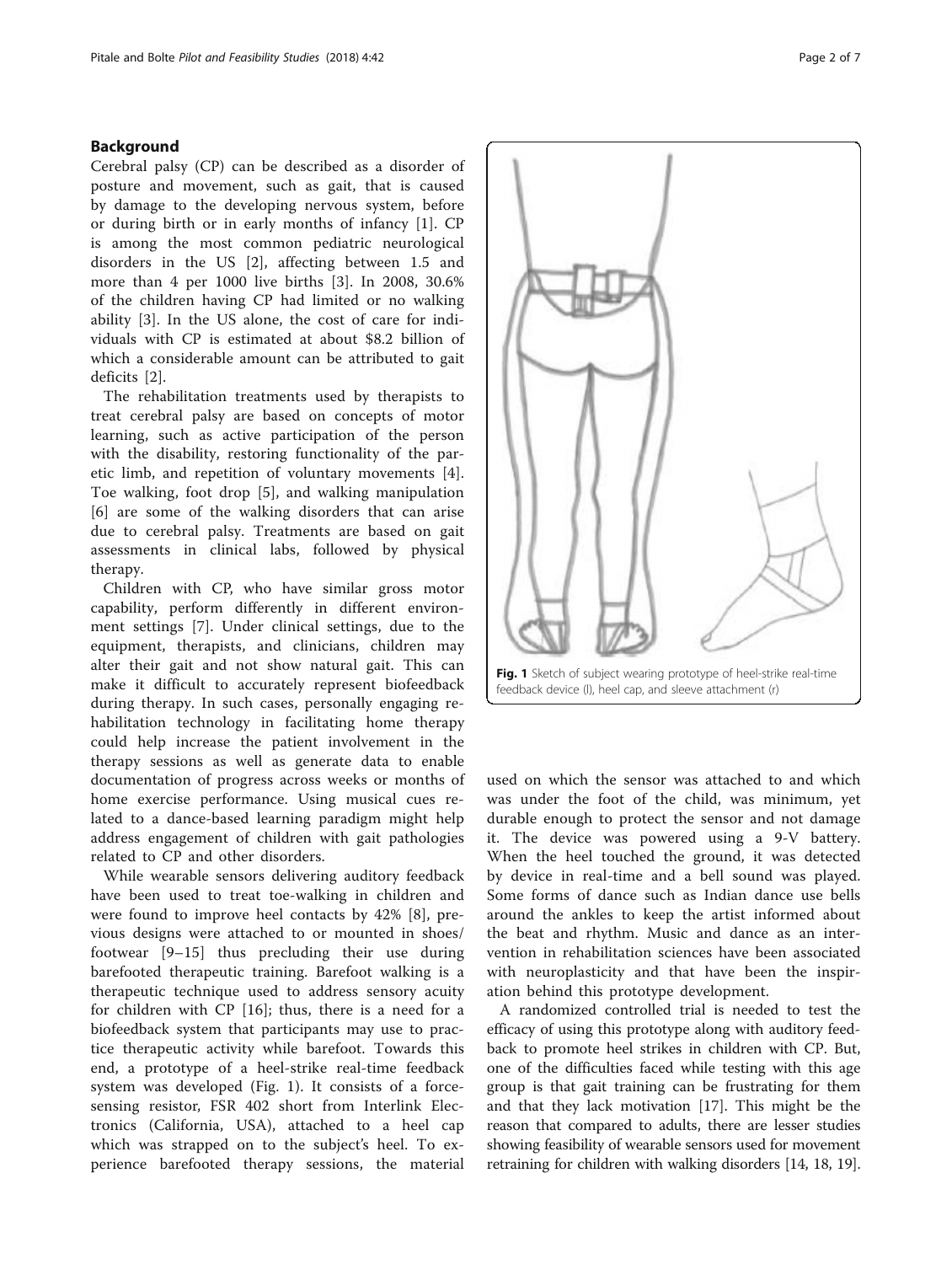Among them, there has been only one instance of testing the device at home [[14](#page-6-0)]. A feasibility study was thus necessary to be conducted with the target audience that is children, before a full-scaled RCT can be conducted to test the efficacy of using the developed prototype and auditory feedback.

To evaluate the efficacy of using the prototype in promoting heel strikes through biofeedback, the device must record them and be accurate in measuring the number of heel strikes. The first aim of this feasibility study was to test the prototype accuracy.

Since the end user for this device is a child, the device should be esthetically appealing and sufficiently motivating for children to perform repetitive challenging therapeutic movements. The second aim of this study was to collect feedback from the subjects about the device usability and understand if the bell sound used as feedback was motivating enough for children to continue using the prototype. This would help us in developing the next generation of the device.

### **Methods**

### Participants and recruitment

The device was tested with 11 children, of which 8 children were typically developing (TD) and 3 are with cerebral palsy (CP). The subjects were assented, and consent was obtained from at least one parent. The study was approved by the Office of Responsible Research Practices, OSU (IRB 2009B0396). Since this was a pilot study and the efficacy of an intervention was not tested, this was a convenience sample. Both, typically developing and with CP children were tested to observe if there was any distinguishable effect of the device between the two groups.

The subjects were asked to remove their footwear and given the choice of keeping their socks on. The heel-strike real-time feedback system was put on their feet.

In case of children having CP, normal heel-toe gait is a movement pattern that they are not accustomed to. This can be analogous to TD children performing some novel movement patterns. The TD children were taught four movements and allowed to practice them before putting on the heel-strike real-time feedback system. For all the steps, the initial position was two feet together with feet flat on the ground. Except for the first step, all the other steps were performed in counts of 4. For all the steps, the subjects were also asked to pick up their foot and place it at the required place without dragging the foot. These movement patterns were inspired by Indian dance

movements. The description of the four movement patterns is as below:

Step 1—Foot tap in the place by alternating feet. The feet were to be placed flat on the ground.

Step 2—At count 1, either left or right foot was placed in the front with the ankle dorsiflexed and the heel touching the ground. At count 2, the dorsiflexed foot was brought back to the initial position, i.e., with both the feet together. While the foot was being placed in the front and brought back together, weight distribution of the body changed from being supported by two feet to one foot until the heel of the other foot touched the ground. At count 3, the other foot which was stationary was placed in the front and then brought back to initial position at count 4.

Step 3—The third step was like the second, the only difference being that at count 1, instead of placing the heel of one foot in the front, it was placed at the side. At count 2, the subject brought the foot back to the initial position. Count 3 was the other foot at the side.

Step 4—At count 1, the subject was asked to pick up one of his/her foot and place the toe behind the heel of the other stationary foot and at count 2 bring the foot back to the initial position. At count 3, the toe of the other foot went behind the heel of the first foot. The instructions given to the subject were that at count 1 and count 3, the toe should be touching the ground, not the heel of the foot that was moving.

The details of the TD subjects (H1, H2, H3, H4, H5, H8, H9, H10), subjects having CP (E1, E2, E3), and the movements performed by each are given in Table [1.](#page-3-0) A threshold of 50% of the maximum sensor value was set to detect heel strikes. While the subjects performed these movements, videos were recorded and the software recorded the number of heel strikes on each foot.

### Primary outcomes

The recorded videos were observed. If a sound was produced when the subject touches the heel to the ground, it was counted as a true positive (TP). If no sound was produced when the toe touched the ground, it was counted as a true negative (TN). If any double sounds were produced when the heel touched the ground or if there were sounds when the toe touched the ground, it was counted towards false positives (FP). If no sound was produced during heel strike, it was counted towards false negatives (FN). Performance of the heel-strike real-time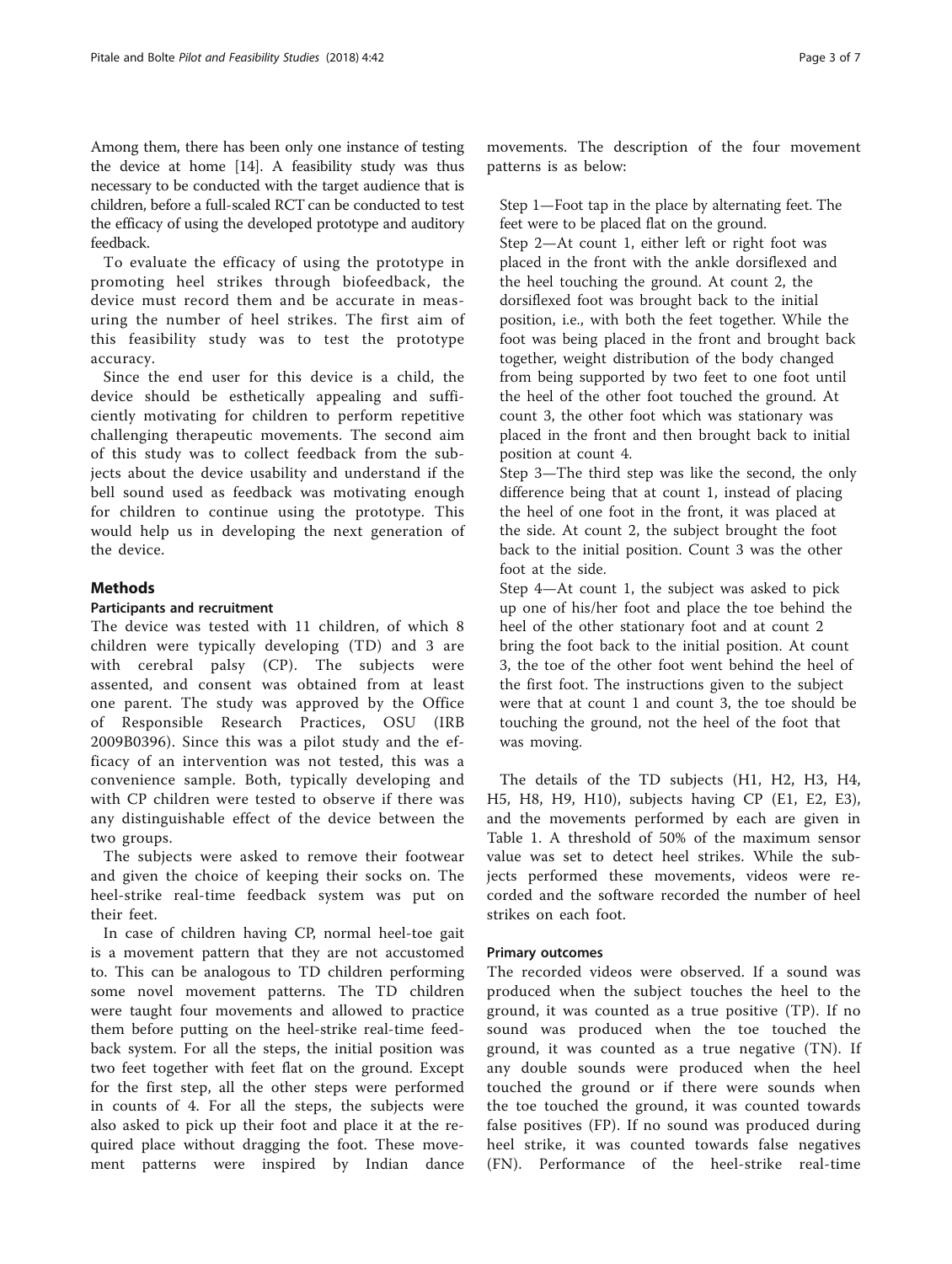<span id="page-3-0"></span>Table 1 Subject information

| <b>TANIC I</b> JUDICLE INTOITION OF |             |                   |                           |                                      |  |
|-------------------------------------|-------------|-------------------|---------------------------|--------------------------------------|--|
| Subject                             | Age (years) | Walking disorders | Number of trials analyzed | Movements performed                  |  |
| H1                                  | 8           | TD                | 8                         | Indian dance steps                   |  |
| H <sub>2</sub>                      | 9           | TD                |                           | Indian dance steps                   |  |
| H <sub>3</sub>                      | 6           | TD                | 8                         | Indian dance steps                   |  |
| H4                                  | 8           | TD                | 6                         | Indian dance steps                   |  |
| H <sub>5</sub>                      | 9           | TD                | 8                         | Indian dance steps                   |  |
| H <sub>8</sub>                      | 9           | TD                | 6                         | Indian dance steps                   |  |
| H9                                  | 9           | TD                |                           | Indian dance steps                   |  |
| H <sub>10</sub>                     |             | TD                | 8                         | Indian dance steps                   |  |
| E1                                  |             | Walks pronated    |                           | Walking independently, Side stepping |  |

E2 12 Needs an assistive device to walk 2 2 Walking with support E3 13 Walks independently, occasionally walks on her toes 3 Walking independently

feedback system was also assessed on calculating the sensitivity and the specificity of the system for each subject.

The system accuracy was calculated using Eq. (1).

$$
Accuracy = \frac{(true \text{ positives}, +, true \text{ negatives})}{(true \text{ positives} + true \text{ negatives} +}
$$
 (1)  
false positives + false negatives)

Sensitivity for subject

$$
= \frac{\text{sum of true positives}}{\text{sum of true positives} + \text{sum of false negatives}} \tag{2}
$$

$$
Specificity = \frac{\text{sum of true negatives}}{\text{sum of true negatives} + \text{sum of false positives}}
$$
\n(3)

Only descriptive statistics are available for these performance measures.

### Secondary outcomes

The second aim of this pilot study was to observe the trials and the subject for device compliance and assess acceptability of the musical beats. Subjects were encouraged to move around the room with the heal-strike realtime sensing device and asked open-ended questions such as "How do you feel?," "Do you like the sound?," and "Would you like to wear this for a prolonged period?" Other parameters observed were fatigue, boredom, and safety of using the device. This pilot study will also help us design the inclusion and exclusion criteria for recruitment for the main study.

### Results

In total, 66 trials and 1002 heel strikes were analyzed across 11 subjects. Table 2 gives the average accuracy for each subject.

### Primary outcomes

The histogram of the accuracy in Fig. [2](#page-4-0) shows that the accuracy is skewed left with mode at 100% with the mean being 97.44% (95% CI 96.31, 98.88%). Most of the observations were greater than 80% except one outlier at 70%.

The bar graph in Fig. [3](#page-4-0) shows the sum of the total missed heel strikes and false heel strikes detected by the sensor for each subject.

Figure [4](#page-4-0) shows the accuracy (Eq. 1), sensitivity (Eq. 2), and specificity (Eq. 3) of the heel strike sensing system for each subject.

|  |  |  | Table 2 Device accuracy |
|--|--|--|-------------------------|
|--|--|--|-------------------------|

| Subject         | Total number<br>of heel strikes | Percentage<br>of missed<br>heel strikes | Percentage<br>of false heel<br>strikes | Average<br>accuracy<br>(percentage) |
|-----------------|---------------------------------|-----------------------------------------|----------------------------------------|-------------------------------------|
| H1              | 111                             | 2.70                                    | 1.80                                   | 95.97                               |
| H2              | 107                             | 0.94                                    | 0                                      | 99.56                               |
| H3              | 77                              | 1.30                                    | 10.39                                  | 90.11                               |
| Η4              | 65                              | 0                                       | 1.54                                   | 99.3                                |
| H5              | 101                             | $\Omega$                                | 0.99                                   | 99.14                               |
| H8              | 89                              | $\Omega$                                | 4.50                                   | 97.81                               |
| Н9              | 104                             | 0.96                                    | 0                                      | 99.18                               |
| H <sub>10</sub> | 155                             | $\Omega$                                | 0                                      | 100                                 |
| E1              | 144                             | 2.78                                    | 4.86                                   | 92.72                               |
| E <sub>2</sub>  | 28                              | $\Omega$                                | 3.57                                   | 96.55                               |
| E3              | 21                              | 4.76                                    | 0                                      | 94.84                               |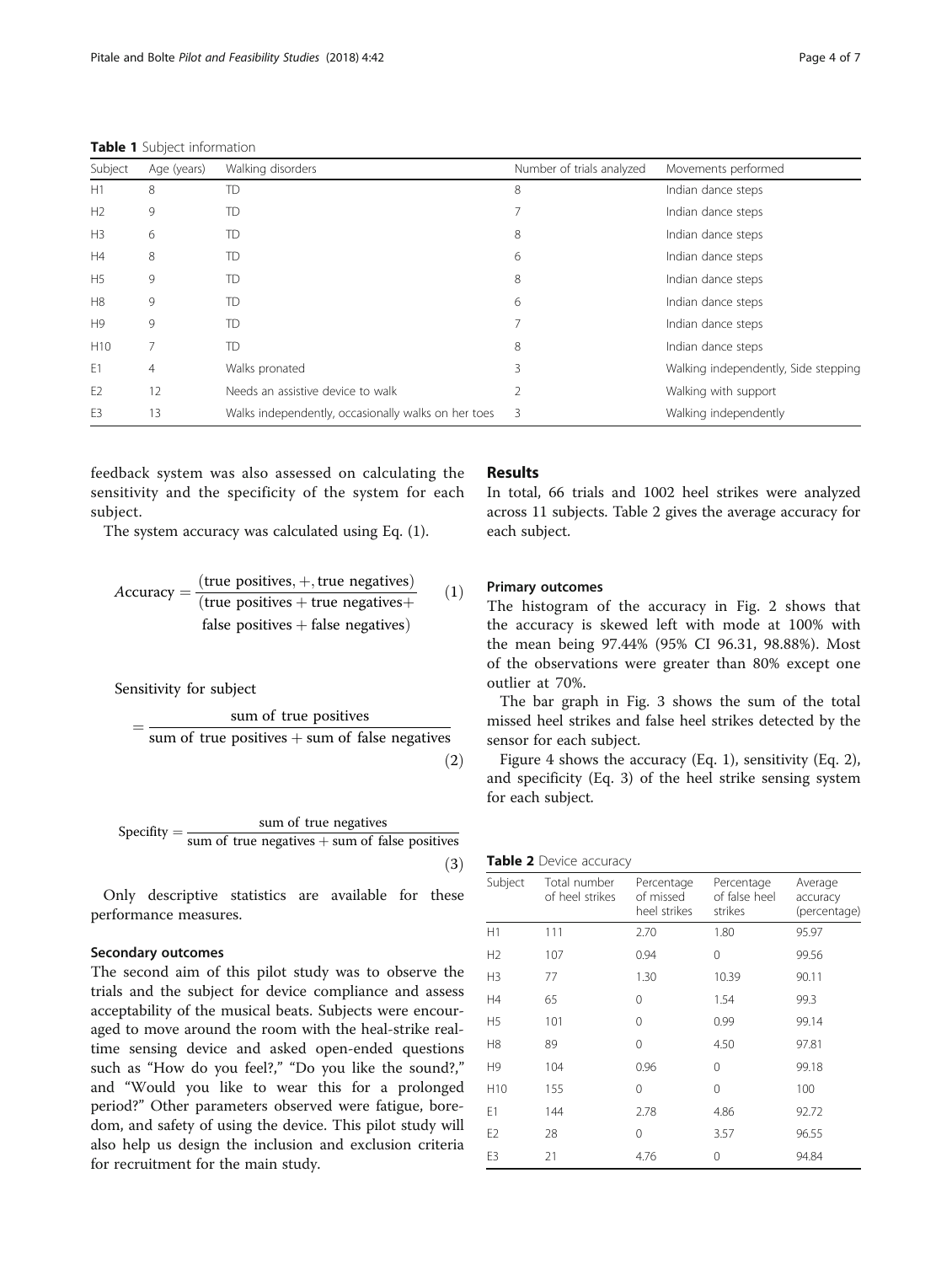<span id="page-4-0"></span>

### Secondary outcomes

### Device compliance and acceptability of musical beats

The subjects liked the sound of the bells and did not hesitate to put the sensors on. In most of them, the sound encouraged them to move around in a way that would trigger the sensors and cause them to make sound. Most often, after the trials, they would request for one of their favorite songs and try to move around the room with some free style dance movement. Some children would even try to maintain the rhythm of the bell sound with the music being played. In other words, the sensors encouraged them to impact their heels with a specific rhythmic movement. All the children responded positively to the open-ended questions, only one subject showed some initial inhibitions towards the wires going from the sensor attached to the heel to the digitizer board attached to the waist.

The time to put on the system was not a barrier, and it provided means of therapy and physical exercise at home. This is an attractive option to practice

 $\alpha$ Missed heet strikes 8 False heel strikes  $\overline{7}$ 6 Number<br>4<br> $\frac{5}{4}$ 3  $\overline{2}$  $\mathbf{1}$  $\Omega$ H3 H4 H5 H<sub>8</sub> H9 H10 E1  $H1$  $H<sub>2</sub>$ E<sub>2</sub> E<sub>3</sub> Subject

skills necessary for motor learning [\[20](#page-6-0)]. If therapy is conducted at home, parents could get involved during the rehabilitation process which can be a benefit [\[21](#page-6-0)]. The system was tested both on carpet and tile and did not show any difference in the accuracy based on the surface.

### Safety

The subjects did not experience any adverse effects or safety issues after wearing the heel-strike real-time feedback system. They were encouraged to move around as much with the prototype device, and there were no issues such as slipping, tripping, or falls observed. No subject expressed any concern over the safety of the prototype or withdrew from the study due to concerns about the safety.

### Recruitment and retention

Parent/s of 11 healthy children and 4 children with CP responded positively to the recruitment email and flyer.

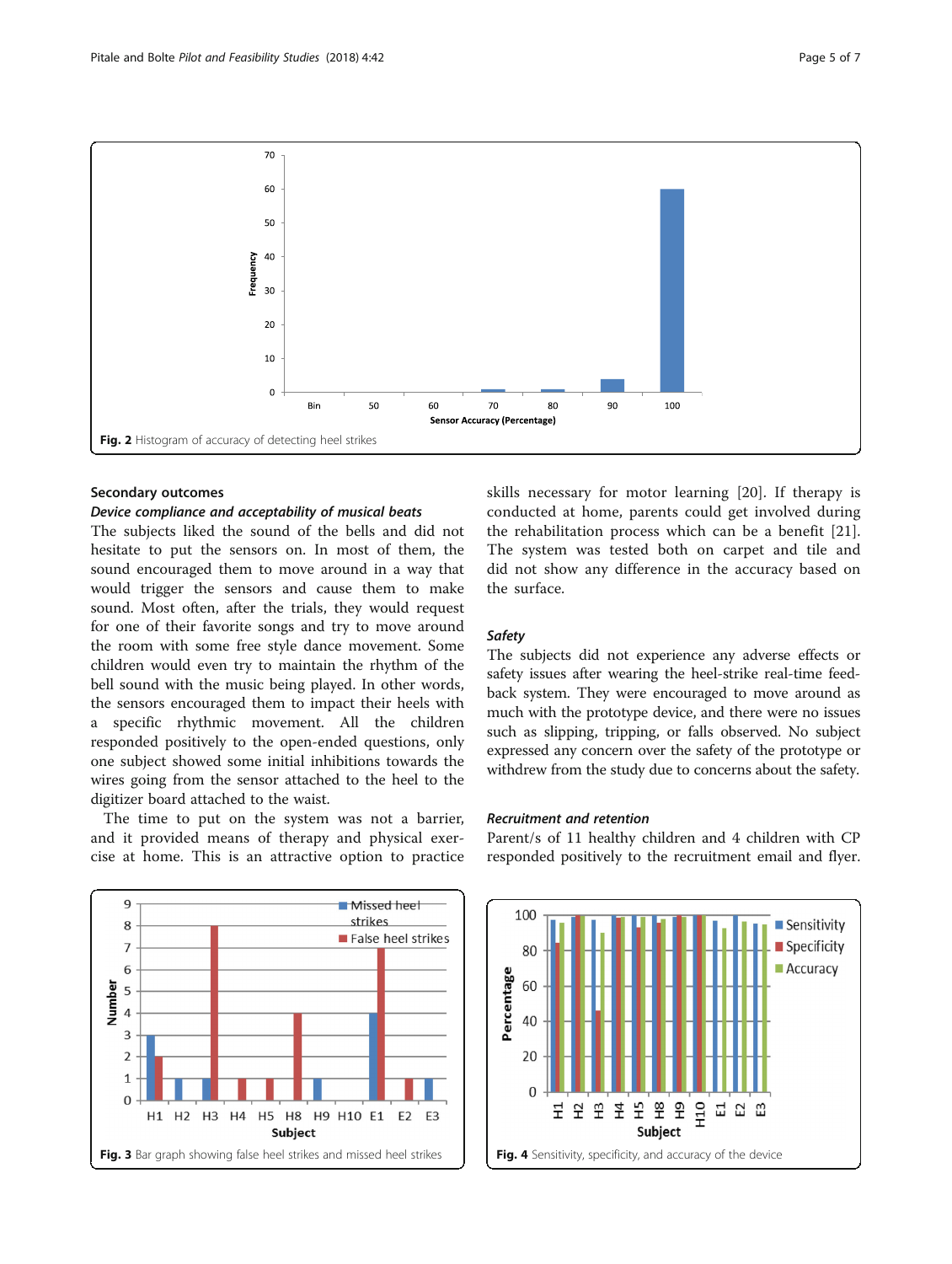Among the 11 healthy children, 3 of them did not complete the trials. Two of them were not interested in complying with the test protocol and one of them was too young (4 years) to take orders. There was no noticeable fatigue seen among the children after the intervention. The movements used were easy to imitate.

Before beginning the trials, the parents were asked if their child had any prior experience with music, dance, or any other form of activity which could indicate that they had been introduced to the concept of rhythm. Among the 11 participants, only 2 mentioned having such experience. Among these 2, one child completed the protocol while the other was not interested. For the child who left the trial, it could signify that there was lack of interest because the child was too familiar with a similar protocol or sound. This could indicate that one type of sound can get monotonous and future generations of the device should have capability to give the user the option to choose a sound of his/her choice or implement higher complexity of sound feedback by altering the pitch or volume based on the movement performance. For the child with a dance training who completed the protocol, it was observed during free style movement that the child had a highly elevated level of rhythmic sense. Previous training in dance or music can bias the results of the future study.

### **Discussion**

The pilot study evaluated the feasibility of the prototype and the methods used for conducting a RCT. The lowest accuracy was shown by subject H3 (Fig. [4\)](#page-4-0). Figure [3](#page-4-0) shows that the poor performance of the sensor in case of low accuracy can be attributed more towards false heel strikes than missed heel strike detection. Figure [4](#page-4-0) shows that in nine out of 11 subjects, the sensitivity of the system is either higher than or equal to the specificity of the system. This indicates that the device was better in identifying positive heel strikes than neglecting the false heel strikes. This is a limitation of force-sensing resistors [\[22, 23](#page-6-0)], making the device over-sensitive at times. The sensitivity of the device could be reduced by decreasing the sampling rate or by introducing a pause while acquiring sensor signals. If the pause is large, this would impose additional constraints on the subject which has been criticized in the past [[24](#page-6-0)].

The data shows that the accuracy is 100% for the last trial for each healthy subject. This could indicate that over time, the subjects learned to place their foot in such a way as to avoid the double sounds caused due to weight change or rolling of the heel. The device thus could potentially be used as a learning system in gait retraining. One of the applications of the heel-strike real-time feedback system is to use it as an application of interactive arts and provide knowledge of

performance and knowledge of results. This may help in solving the issue of patient engagement in pediatric population and simultaneously document the amount of activity performed [\[24\]](#page-6-0). With the help of this device, the children could focus on therapy with better attention and perform repetitive movements which are important to show improvements in motor skills [\[20](#page-6-0)]. The prototype can be used to test the hypothesis that, auditory feedback can be used in gait retraining for children who have CP and abnormal gait patterns.

In our testing protocol, each trial represented a different movement pattern. Also, among the children with CP who were recruited for the test, gait pathologies and its degree varied; two of the children walked independently while one of them required an assistive device to walk with. This benefitted the initial trials by helping the researchers understand requirements of a broader target group for developing the product prototype. However, the accuracy showed no trend across trials or subjects which indicates that the accuracy of the heel-strike realtime feedback system was independent of the subjects, the foot on which sensor was placed, and the gait pathology. The system thus can be used on a wide range of children irrespective of their walking patterns, not limiting the recruitment to gait pathology. While designing RCTs to test the efficacy of the therapy intervention, the subjects should be categorized as per the GMFCS level [[25\]](#page-6-0) to help understand the effect of the intervention and its future prescription.

Based on the age distribution of the subjects for the pilot study and their response to the prototype and the trials, for the RCT, a minimum age limit of 5 years will be appropriate. Data collection will be difficult for children younger than 5. After observing the children during these feasibility trials, based on their attention span and interest, it is suggested that an intervention based session of 30 min, once a week will be feasible. To have an unbiased result of the RCT, an exclusion factor of dance or music training should be mentioned in the recruitment material.

One shortcoming of this feasibility test was that the device was tested only with three children having CP. The physical and mental conditions of children with CP can differ. Testing with more children with CP can help address a larger variety of anxieties and physical compliance issues that could arise. This can lead to optimizing the RCT design and further revisions of the device. Also, though barefooted therapy is the preferred choice, for some pathology, that may not be a possibility. Feasibility of using the device with orthotics or shoes was not tested. The high sensitivity of the sensor material may increase the number of false heel strikes in such cases and this needs to be tested and addressed.